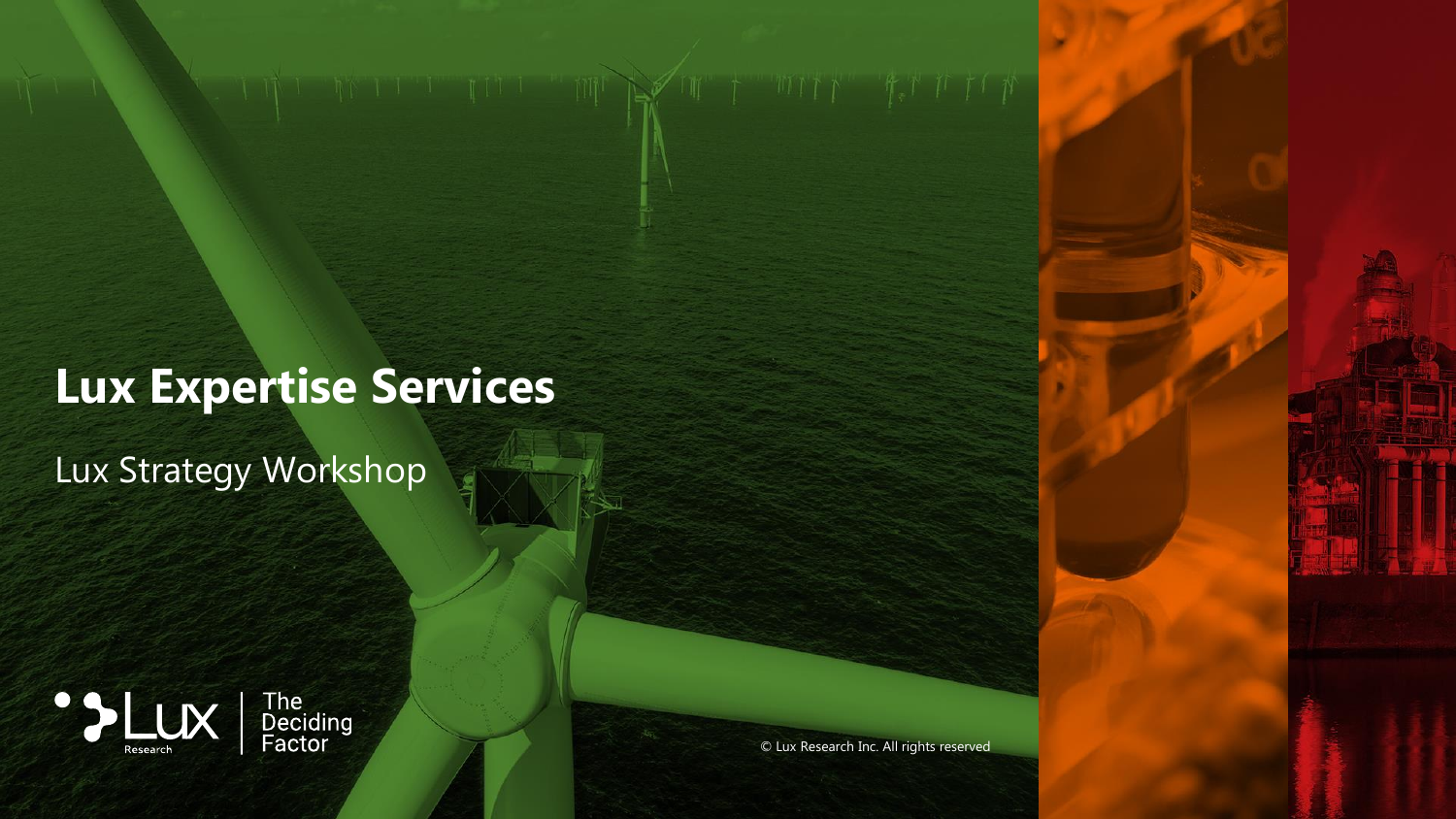## **How should we address opportunities/risks as the market evolves?**



## **Target Audience**

Leadership tasked with formulating technologyreliant strategy within your organization



## **Audience Need**

Gauging organizational wherewithal — foresight, team, resources, and methods — to seek and harness external innovation in a target market



## **Lux Engagement**

Co-produced workshop discussion between Lux and your organization's key stakeholders to coalesce beliefs/preferences and ascertain path to enter and compete in a target market



## **Delivered Value**

Best elements of market entry/expansion from Lux's experience across diverse industries — to illuminate your technology-reliant growth strategy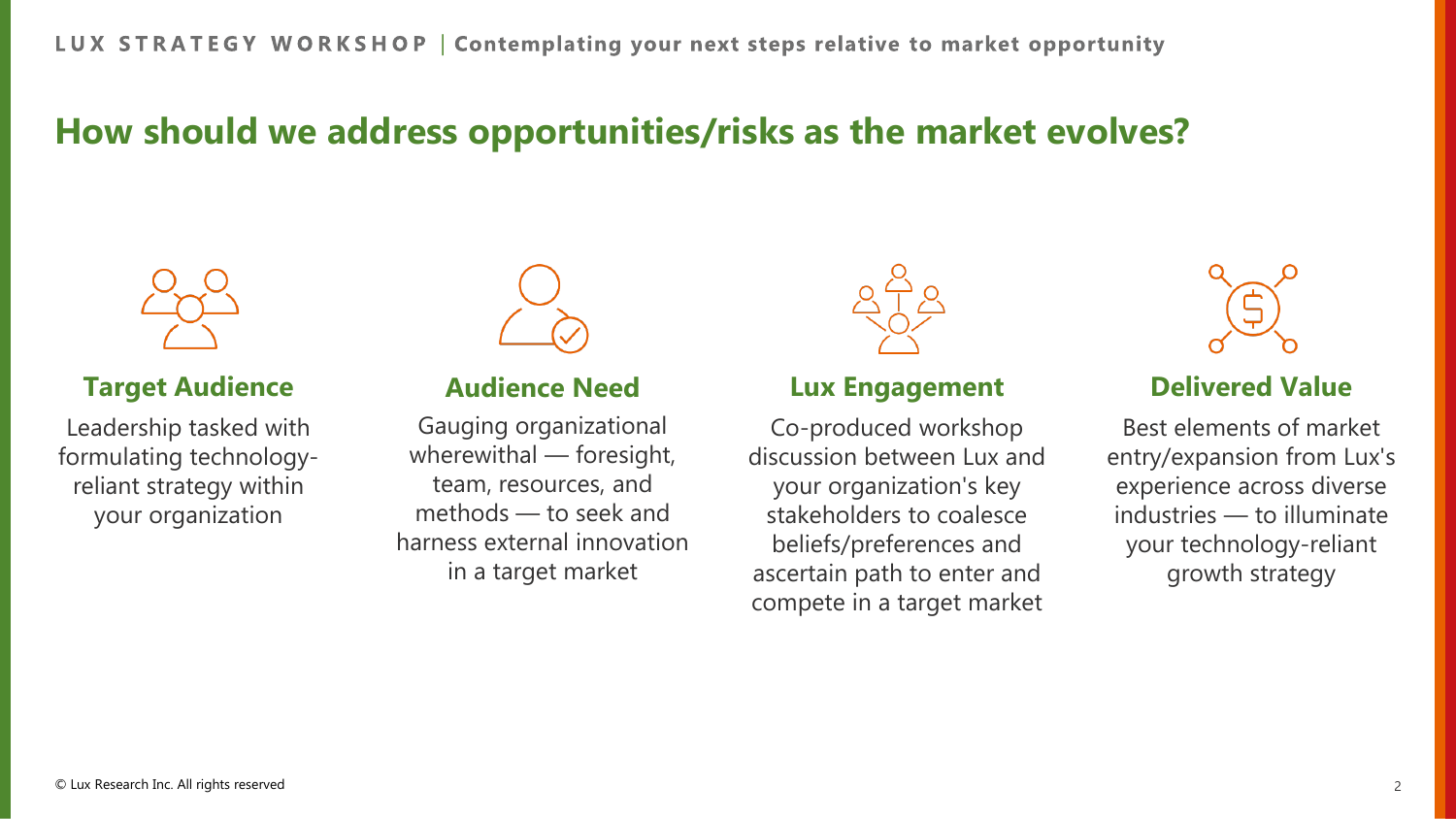LUX STRATEGY WORKSHOP | Contemplating your next steps relative to market opportunity

## **How to get started**

| <b>Duration</b>     | • 4–6 weeks, culminating in up to a full-day workshop                                                                                                                                                                                                                                                                                                                    |
|---------------------|--------------------------------------------------------------------------------------------------------------------------------------------------------------------------------------------------------------------------------------------------------------------------------------------------------------------------------------------------------------------------|
| <b>Data Sources</b> | • Lux dialogue with your organization to understand beliefs/preferences, capabilities, and<br>objectives<br>• Lux analysts' coverage of emerging technologies — and implications relevant to your<br>organization for a target market<br>• Insights from Lux's ongoing interviews with technology developers and review of<br>public/private data lakes                  |
| <b>Deliverables</b> | • Up to full-day workshop – including workshop presentation slides to provoke robust<br>discussion around elements of technology-reliant strategy<br>• <b>PowerPoint final deliverable</b> – comprising $\sim$ 10–30 slides summarizing workshop takeaways,<br>including appendices, plus an Excel data container of applications/technologies/ companies as<br>relevant |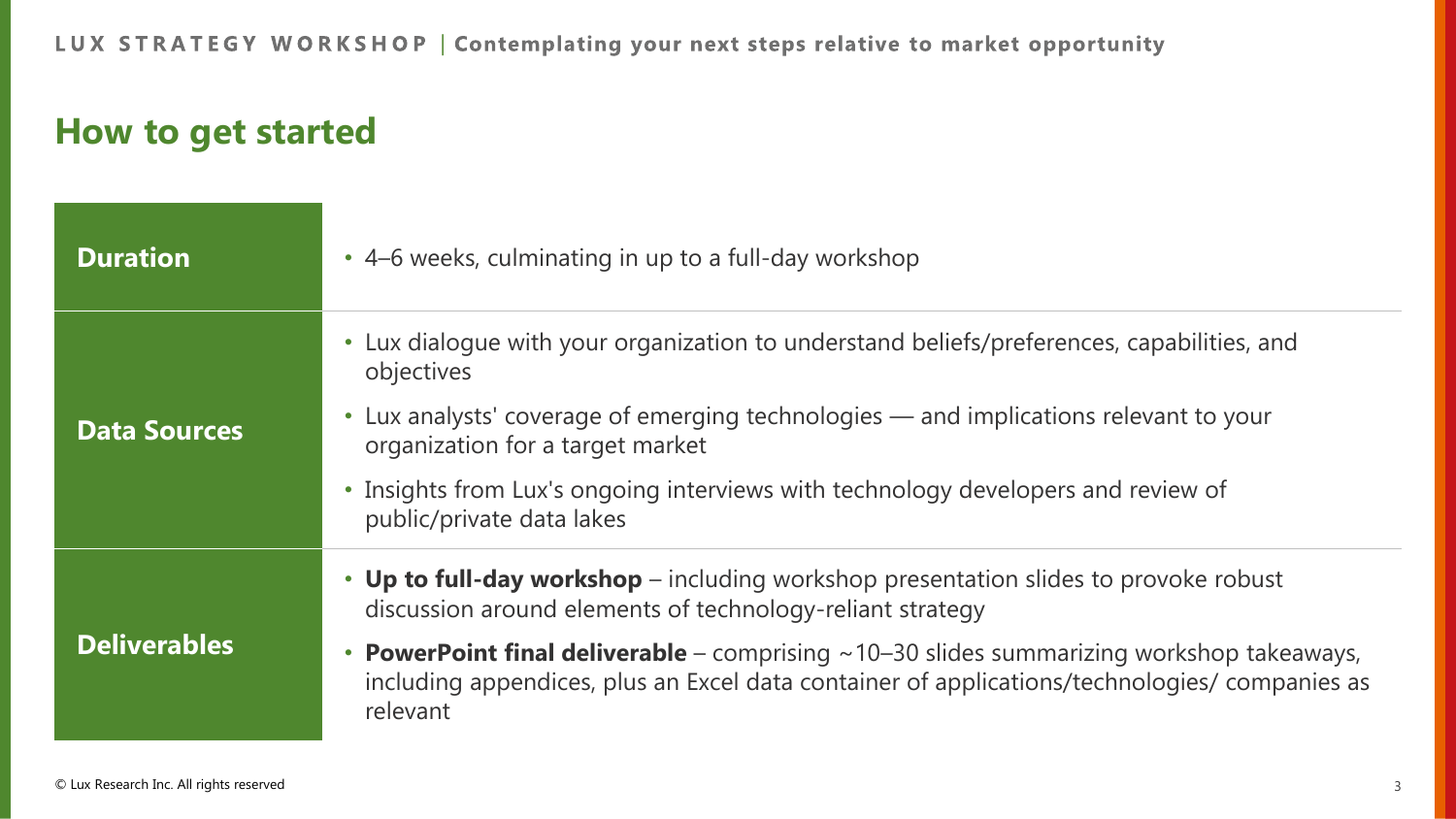## **Enterprise AI prioritization and workshop for major consumer goods manufacturer**



### **Challenge**

The client, a major international consumer goods manufacturer needed to prioritize AI use-cases to promote buy-in for the company's AI strategy.

## **Solution**

Lux compiled an extensive database of AI use-cases relevant to the client's various business units and hosted a full-day workshop with representatives from each of the client's business units. Following the workshop, Lux prioritized the identified use-cases by impact to the client's business and availability of commercial providers.

## **Value**



Through the workshop, Lux promoted awareness and enthusiasm between business units on ongoing and upcoming AI initiatives within the company and was able to prioritize three use-cases with company-wide appeal to accompany the roll out of the corporate AI strategy.

### Al is made of functionalities to enable systems to mimic, or excel, on human cognitive tasks